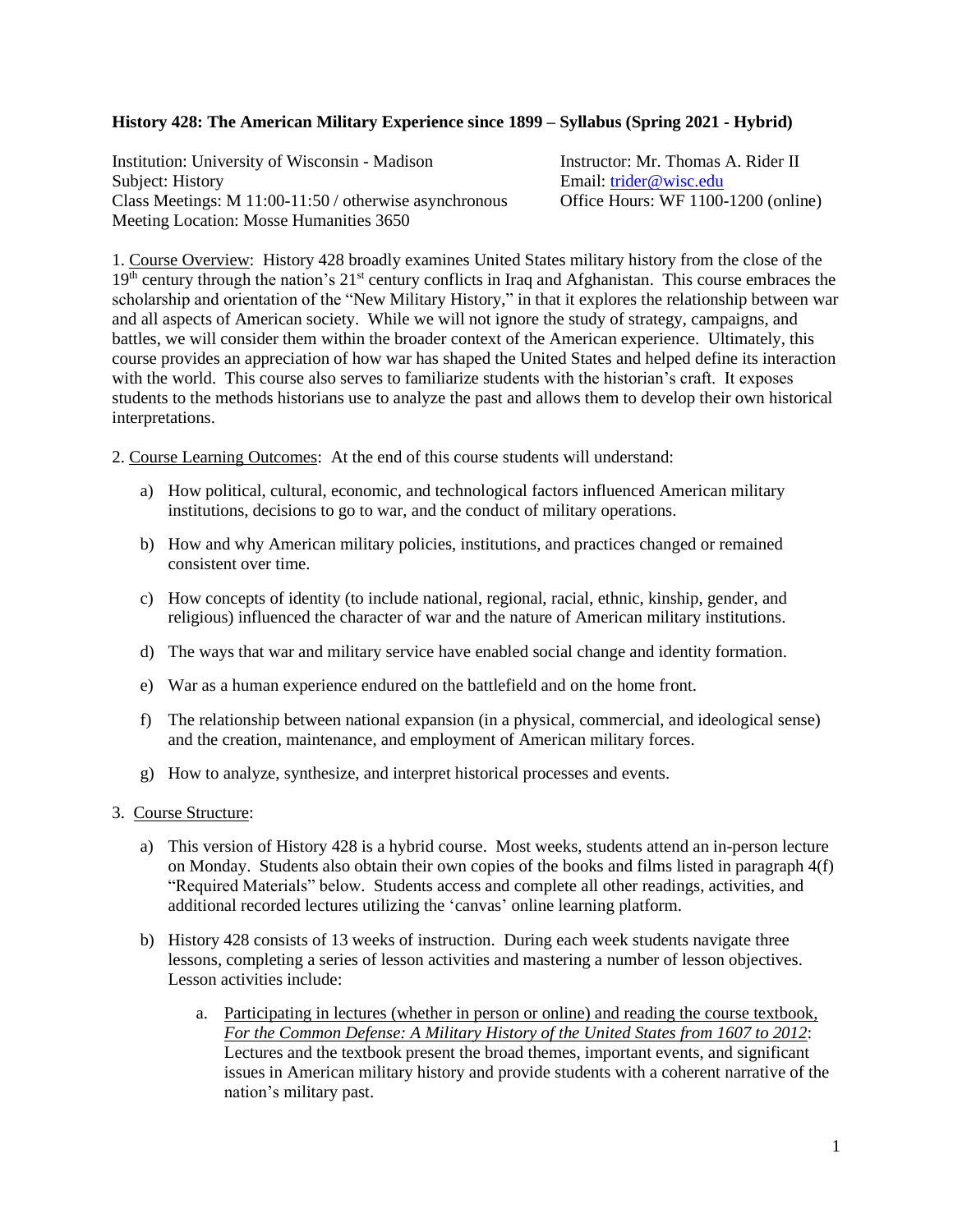- b. Reading from memoirs and other primary-source documents: While lectures and the textbook allow students to develop a foundational understanding of American military history, this course seeks to challenge students to think critically about the past and develop their own interpretations of historical processes and events. To accomplish this goal, students must examine primary sources – for History 428, a series of memoirs as well as some shorter documents. These readings allow students to examine events broadly covered in lectures and the textbook in greater detail and from the perspective of participants to those events. They also serve to complicate and sometimes challenge the interpretations provided in daily lectures and textbook readings, forcing students to evaluate conflicting evidence and develop their own conclusions.
- c. Examining maps: Over the course of the semester, students examine several maps that correspond to military operations covered in lectures and readings. These maps help students understand the important relationship between military operations and the physical environment and allow students to gain an appreciation for the challenges that military forces face in moving and sustaining themselves over great distances.
- d. Watching and listening to film and audio clips: Over the course of the semester, students watch and listen to series of short film and audio clips. Some of these clips are primary sources. Others introduce specific advancements in weapons technology or illustrate concepts more clearly than can be accomplished by reading.

In addition to these lesson activities, each week students complete additional requirements to include participating in online discussion or taking online quizzes. During week 9, students complete a 1500-word writing assignment based on their reading of *Scarlet Fields: The Combat Memoir of a World War I Medal of Honor Hero* by John Lewis Barkley and *With the Old Breed* by E. B. Sledge (see paragraph 4(d), "Writing Requirement," below). During week 3, students watch the movie *They Shall Not Grow Old*, a documentary illustrating the experience of British soldiers during the First World War. During Week 13, students watch the movie *Restrepo*, a documentary illustrating the experience of American soldiers in Afghanistan.

c) Aside from in-person lectures, History 428 is an asynchronous course meaning that students complete weekly activities at their own pace. However, students must complete each week's activities by the end of that week. Graded requirements (discussion boards, quizzes, writing requirements) generally close out on Saturday at 1159 PM (CST)) for the week they are assigned. To succeed, students must ensure that they keep up with the course flow.

| Points Earned out of 1000 | %               | <b>Equivalent Letter Grade</b> |
|---------------------------|-----------------|--------------------------------|
| $900 - 1000$              | $90\% - 100\%$  | A                              |
| $850 - 899$               | $85\% - 89.9\%$ | AB                             |
| $800 - 849$               | $80\% - 84.9\%$ | B                              |
| $750 - 799$               | $75\% - 79.9\%$ | <b>BC</b>                      |
| $700 - 749$               | $70\% - 74.9\%$ | $\mathcal{C}$                  |
| $650 - 699$               | $65\% - 69.9\%$ | D                              |
| < 650                     | $< 65\%$        | F                              |
|                           |                 |                                |

d) Grading Scale: History 428 is graded on a 1000-point scale with grades assigned as follows: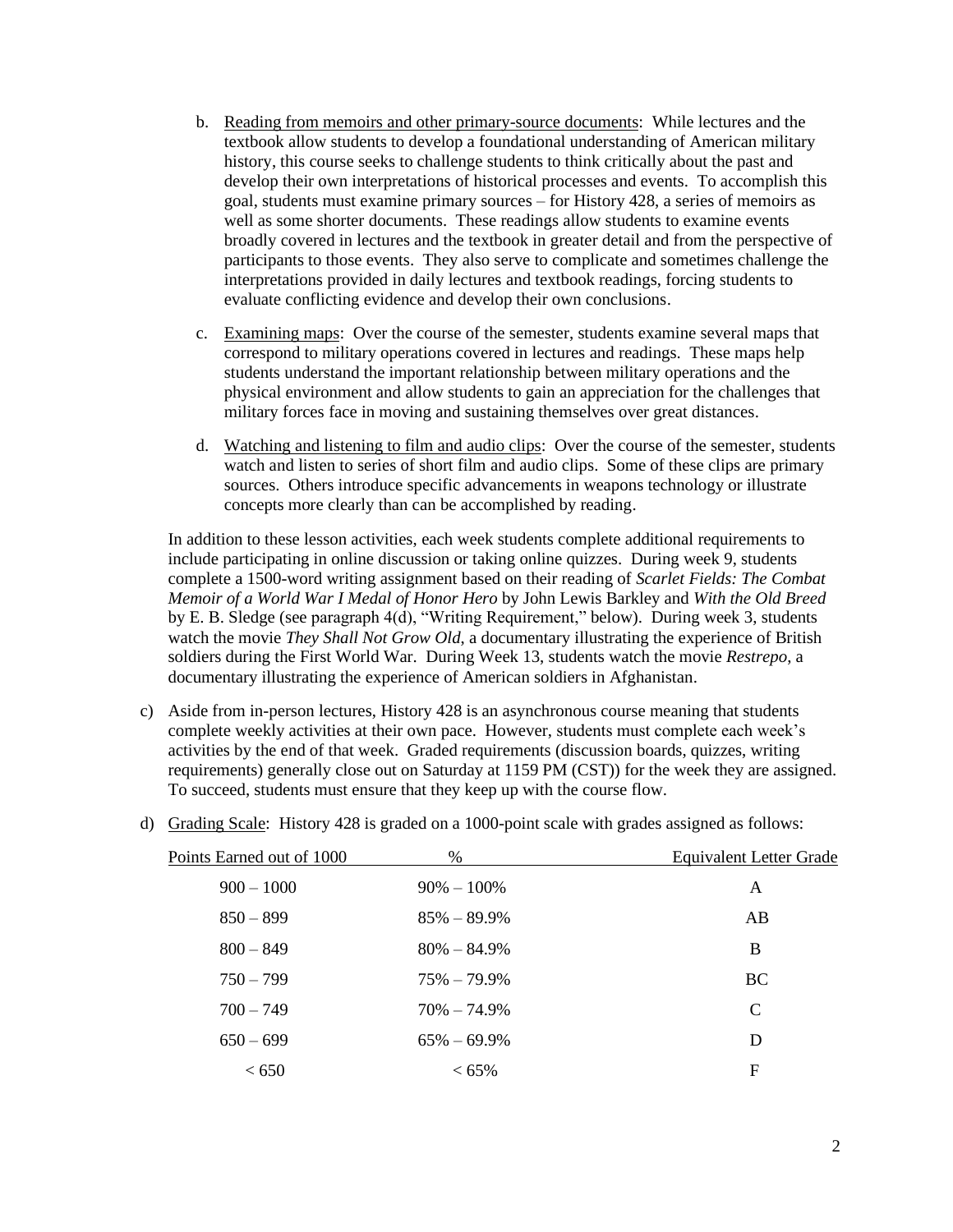- 4. Course Expectations and Requirements:
	- a) Time Required for Student Work: The hybrid version of History 428 is a three-credit-hour course and approximates the workload of a three-credit-hour course taught using an in-person format (approximately 135 hours over the course of thirteen weeks). Students should expect a rigorous learning experience and must be prepared to devote adequate time to completing course activities to include lectures, readings, and graded requirements. This means that students should invest an average of between ten and eleven hours per week on History 428.
	- b) Discussion Boards:
		- a. General: During weeks 1, 3, 5, 6, 8, 11, and 13, students participate in graded, online, discussion boards using canvas. In week 1, students respond to a prompt posed by the instructor. In the other weeks, students are assigned to small groups. In addition to responding to a prompt posed by the instructor, students read and comment on two of their peers' posts within their small group.
		- b. Expectations: Discussion boards provide a venue for students to develop and articulate their own interpretations for historical processes and events while also allowing them to evaluate the ideas of their peers. Students should debate vigorously on discussion boards but must ensure that they remain courteous and constructive when interacting with each other. Responses to the instructor's prompts should generally consist of a concise, wellwritten paragraph that unambiguously answers the question posed and includes specific historical evidence when appropriate. Comments on peers' posts should generally consist of at least three well-written sentences. Discussion boards open at 1201 AM (CST) on the first day of the week assigned. Students should generally respond to the instructor's prompt no later than 1159 PM (CST) on Wednesday of that week and should read and comment on their peers' posts no later than 1159 PM (CST) on Saturday of that week.
		- c. Grading  $-200$  points: During week 1, students earn up to 20 points for participation in discussion boards. In other weeks with assigned discussion, students earn up to 30 points (20 points for their answer to the prompt and 10 points for their comments on their peers' posts). Students will be graded on the quality of their posts to include how effectively they answer the prompt and how successfully they employ historical evidence.
	- c) Quizzes:
		- a. General: During weeks 2, 4, 7, 10, and 12, students complete graded, online, quizzes using canvas. Quizzes focus heavily on key terms but may test any material assigned since the previous quiz.
		- b. Expectations: Quiz formats vary from lesson to lesson. Students have twenty minutes to complete each quiz and get one attempt to do so. Students may use their notes, texts, and any instructor-provided content to complete each quiz. Quizzes open at 1201 AM (CST) on the first day of the week assigned. Students must complete each quiz no later than 1159 PM (CST) on Saturday of that week.
		- c. Grading  $-250$  points: Each quiz is worth 50 points.
	- d) Writing Requirement:
		- a. General: During week 9, students complete a 1500-word essay based on their reading of *Scarlet Fields: The Combat Memoir of a World War I Medal of Honor Hero* by John Lewis Barkley and *With the Old Breed* by E. B. Sledge. To complete this essay, students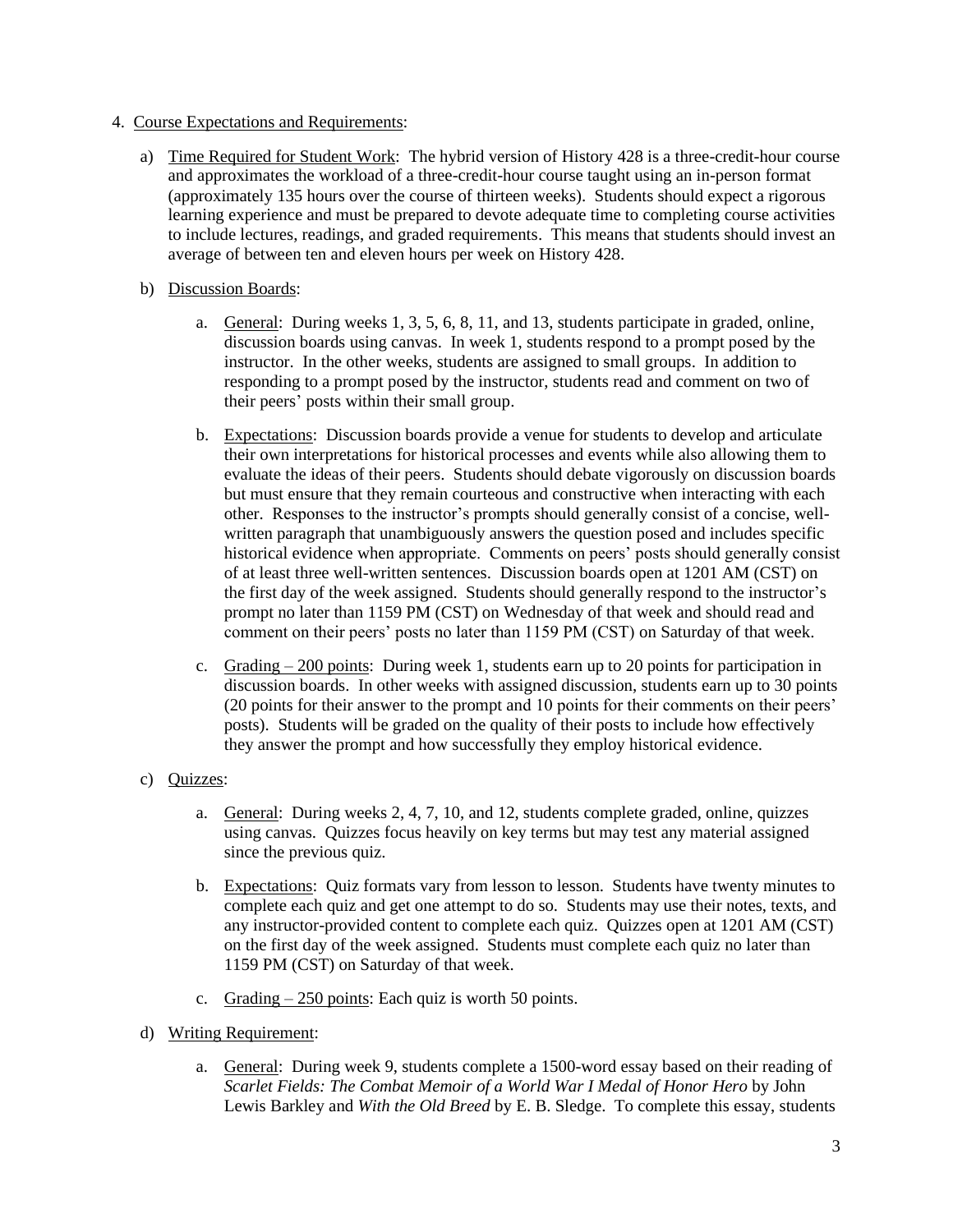develop a well-conceived, well-supported, and well-written response that unambiguously answers the question posed in the prompt below and corresponds to the expectations and standards for written work outlined below.

- b. Prompt: Due no later than 1159 PM (CST) on March  $27<sup>th</sup>$ . Based on your reading of *Scarlet Fields: The Combat Memoir of a World War I Medal of Honor Hero* and *With the Old Breed*, compare and contrast **ONE** significant aspect of the combat experiences of John Lewis Barkley during the First World War in Europe with the combat experiences of Eugene B. Sledge during the Second World War in the Pacific Theater.
- c. Expectations / Standards for Written Work:
	- Use 12 Point, Times New Roman Font.
	- Use 1-inch margins on all sides and double space.
	- Number all pages and include your full name on each page.
	- The only sources students are required to use for their essay are the assigned memoirs – Barkley and Sledge. Students may also incorporate what they have learned in lecture and material from the textbook and other sources they have examined on canvas. To cite evidence, use parenthetical citations. For example, if in your essay you find a piece of evidence on page 25 of *With the Old Breed*, after quoting or paraphrasing the evidence, cite as follows: (Sledge 2007, 25). You **MUST** cite evidence and ideas obtained from the memoirs and other course materials.
	- You **MUST** engage with the assigned memoirs this is the whole point of the assignment. Failure to provide evidence from both Barkley and Sledge will result in a failing grade.
	- Unambiguously and narrowly answer the question posed and do so in your first paragraph. This is your thesis. Make sure the reader understands your thesis.
	- Ensure your supporting paragraphs have clear topic sentences.
	- Ensure each supporting paragraph comprises a discrete idea that supports your thesis.
	- Arrange your paragraphs in a logical sequence that furthers your argument while maintaining a coherent narrative.
	- Use specific, historical evidence to further your argument.
	- Write clearly. It is your job to ensure the reader understands your essay.
	- Most importantly, make sure your essay presents an original and compelling argument. The instructor is interested in your interpretation.
	- Submit your essay as a PDF to the portal on canvas no later than 1159 PM (CST) on March 27<sup>th</sup>, 2021.
- d. Grading: The Writing requirement is worth 250 points.
- e) Final Examination: The Final Exam is worth 300 points. The instructor will provide more information on the format and conduct of the final exam during the course of the semester.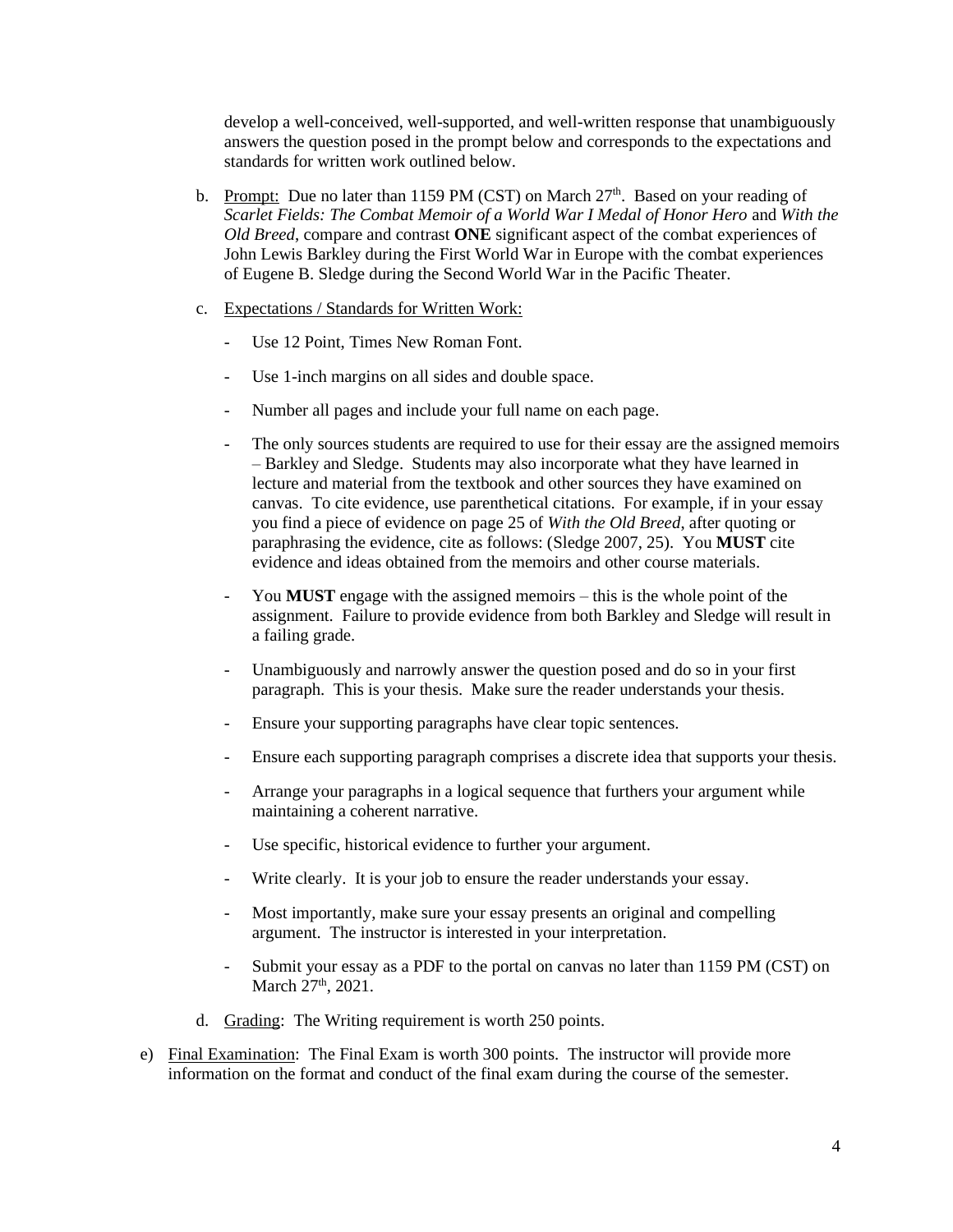- f) Required Materials: Each student is responsible for acquiring a copy of the following:
	- Barkley, John Lewis. *Scarlet Fields: The Combat Memoir of a World War I Medal of Honor Hero*. Lawrence: University Press of Kansas, 2014. (ISBN: 9780700620197).
	- Hegar, Mary Jennings. *Shoot Like a Girl: One Woman's Dramatic Fight in Afghanistan and on the Home Front*. New York: Berkley, 2018. (ISBN: 9781101988442).
	- McDonough, James R. *Platoon Leader: A Memoir of Command in Combat*. New York: Random House Publishing Group, 2003. (ISBN: 9780891418009).
	- Millet, Allan R., Peter Maslowski, and William B. Feis. *For the Common Defense: A Military History of the United States from 1607 to 2012*. Third Edition. New York: Free Press, 2012. (ISBN: 9781451623536).
	- *Restrepo*, Documentary Film Virgil Films, 2010, directed by Sebastian Junger and Tim Hetherington. Widely available via streaming services or on DVD.
	- *They Shall Not Grow Old*, Documentary Film Imperial War Museum, 2018, directed by Peter Jackson. Widely available via streaming services or on DVD.
	- Sledge, E. B. *With the Old Breed*. New York: Random House Publishing Group, 2007. (ISBN: 9780891419068)
- 5. Rules of Thumb for Success in History 428:
	- a) On or before the first day of the semester, read the *Course Syllabus*. Familiarize yourself with the course's administrative requirements and the online structure of the course by perusing the various links on canvas.
	- b) Log on to canvas frequently. Establish a routine for when you will complete the various course activities each week. Remember, you should be investing between ten and eleven hours per week on this course.
	- c) Be on the lookout for announcements from the instructor. Every Monday, at some point after the in-person lecture, the instructor will post an announcement highlighting major events for the coming week of instruction. Students should ensure that their canvas notification preferences have them receiving announcements "right away". Students should use instructor announcements to double check that they are on track for the week's learning activities.
	- d) Attend the in-person lectures. In addition to the lecture material, these lectures provide an opportunity to ask questions and interact with your instructor and fellow students.
	- e) Before you start completing lesson activities, download the note-taking outline corresponding to that lesson. Note-taking outlines will focus your efforts. If you can answer all the questions on the note-taking outline, you have most likely mastered the objectives for that particular lesson.
	- f) This is a history course and there is a lot to read. Read a bit each day so that you don't get overwhelmed.
	- g) Keep up with course requirements. You should be completing weekly activities in the week they are assigned. If you fall behind, it will be difficult to catch up.
	- h) When in doubt, contact your instructor. There are several ways to do this: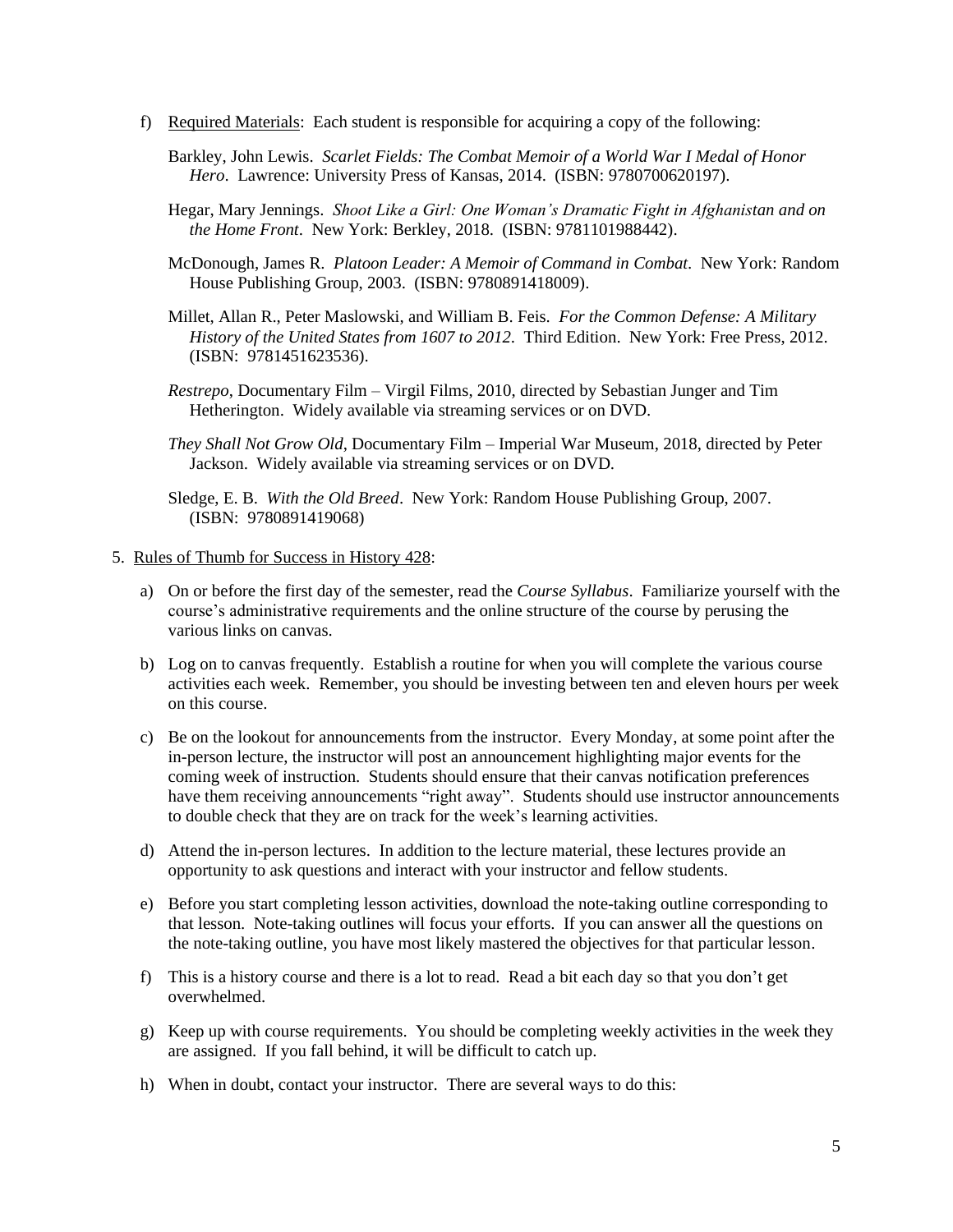- a. Ask questions during in-person lectures.
- b. If you have a question that you think other students might also have, reply to the instructor's weekly announcement with that question. This will allow other students to see your question and the instructors answer. It will also allow other students to piggyback off your question and ask related questions of their own.
- c. If you need to ask a question that you prefer other students NOT see, email the instructor directly at [trider@wisc.edu.](mailto:trider@wisc.edu)
- d. Students can also raise questions during online office hours. Opportunities to participate in online office hours via Blackboard will be available on Wednesdays and Fridays between 1100 and 1200 (CST) starting in Week 2. The instructor will provide guidance on how to access these meetings during the first week of the semester.
- i) Do your own work. Plagiarism will be dealt with according to Chapter 14 of the University of Wisconsin Administrative Code.
- j) Students having trouble keeping up with course activities, having difficulty navigating the online environment, or with any other concerns, should contact the instructor immediately.
- 6. Course Schedule and Student Activities:

## **Week 1 – Introduction to the American Military Experience (January 25th – 30th, 2021):**

- Students complete all Week 1 lessons and activities no later than 1159 PM (CST) on January 30<sup>th</sup>.

- Students attend an in-person lecture from 1100-1150 AM (CST) on Monday, January 25<sup>th</sup>.

Lesson 1: Introduction to the American Military Experience:

- Download the Note-Taking Outline for Lesson 1 to assist in note taking (canvas).
- Explore the Canvas Course Page (canvas).
- Download and review the *Course Syllabus* (canvas).
- Download and review the *Statement on Diversity and Inclusion: History 427/428 – The American Military Experience* (canvas).
- On Monday, January 25<sup>th</sup>, attend the lecture, "Introduction to the American Military Experience."

## Lesson 2: The American Way of War by 1870:

- Download the Note-Taking Outline for Lesson 2 to assist in note taking (canvas).
- Read *For the Common Defense*, xiii-xviii.
- Watch the video, ".58 Caliber Rifled Musket," (canvas).
- Watch the video, "Breechloader & Muzzle Loader: The Wagon Box Fight," (canvas).
- Watch the online lecture, "The American Way of War by 1870," (canvas).

#### Lesson 3: Arming America for a New Century:

- Download the Note-Taking Outline for Lesson 3 to assist in note taking (canvas).
- Read *For the Common Defense*, 218-251.
- Watch the video, "Bolt Action Magazine Rifle," (canvas).
- Watch the video, "West Coast Artillery Post 10-inch Gun Firing," (canvas).
- Watch the online lecture, "Searching for Missions The U.S. Army and the End of the Frontier," (canvas).
- Watch the online lecture, "From Gunboat Diplomacy to Battleship Navy," (canvas).

Additional Week 1 Activities: Respond to the Discussion Prompt posted on canvas for Week 1. Briefly answer each of the questions posed no later than 1159 PM (CST) on January  $30<sup>th</sup>$ . This assignment is worth 20 points.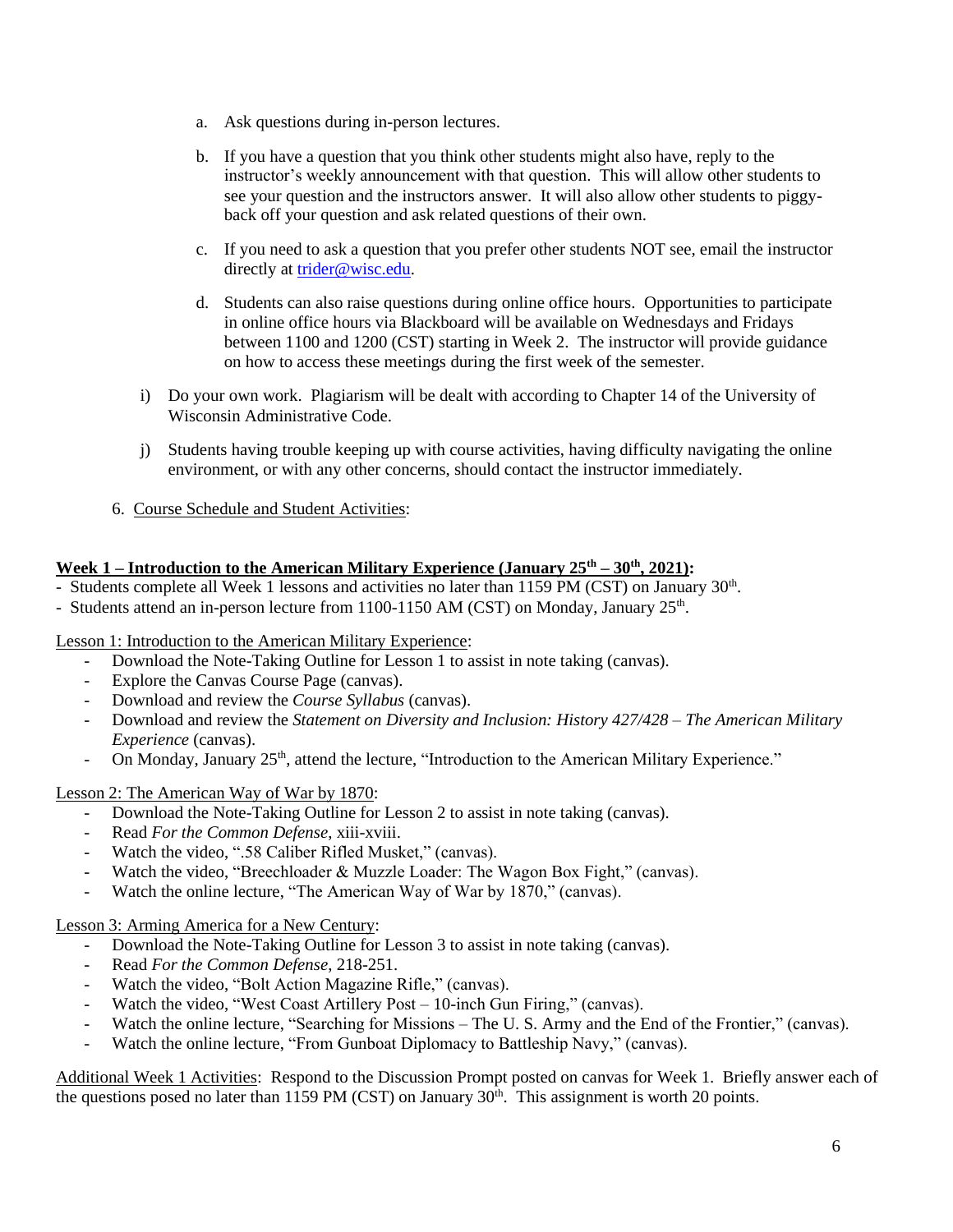## **Week 2 – The United States as an Imperial Power (January 31st – February 6th, 2021):**

- Students complete all Week 2 lessons and activities no later than 1159 PM (CST) on February 6<sup>th</sup>.

- No in-person lecture this week.

Lesson 4: War with Spain:

- Download the Note-Taking Outline for Lesson 4 to assist in note taking (canvas).
- Read *For the Common Defense*, 252-268.
- Watch the online lecture, "War with Spain, 1898," (canvas).

Lesson 5: From Frontier to Imperial Constabulary:

- Download the Note-Taking Outline for Lesson 5 to assist in note taking (canvas).
- Read *For the Common Defense*, 268-281.
- Read "President William McKinley's Proclamation on Benevolent Assimilation," (canvas).
- Read excerpt "President Theodore Roosevelt's Annual Message to Congress, December 6<sup>th</sup>, 1904," (canvas).
- Watch the online lecture, "A Military Establishment for an American Empire," (canvas).

Lesson 6: Dress Rehearsal for World War – The Punitive Expedition to Mexico:

- Download the Note-Taking Outline for Lesson 6 to assist in note taking (canvas).
- Read *For the Common Defense*, 282-303.
- Watch the video, "Water-Cooled Machine Gun," (canvas).
- Watch the online lecture, "Dress Rehearsal for World War The Punitive Expedition to Mexico," (canvas).

Additional Week 2 Activities: Complete Quiz #1 on canvas covering lessons 2-6. You will have 20 minutes to complete this quiz and may use your notes and course materials. You will have one attempt. You must complete this quiz by 1159 PM (CST) on February  $6<sup>th</sup>$ . This assignment is worth 50 points.

## **Week 3 – The United States and the First World War (1) (February 7th – 13th, 2021):**

- Students complete all Week 3 lessons and activities no later than 1159 PM (CST) on February 13<sup>th</sup>.
- Students attend an in-person lecture from 1100-1150 AM (CST) on Monday, February 8<sup>th</sup>.

Lesson 7: Europeans Wage the Great War (1914-1917):

- Download the Note-Taking Outline for Lesson 7 to assist in note taking (canvas).
- Watch the Documentary Film *They Shall Not Grow Old*.
- Watch the video, "Trench Assault," (canvas).
- On Monday, February 8<sup>th</sup>, attend the lecture, "Europeans Wage the Great War (1914-1917)."

Lesson 8: An Uncertain Road to War – Neutrality versus Preparedness:

- Download the Note-Taking Outline for Lesson 8 to assist in note taking (canvas).
- Read *For the Common Defense*, 303-322.
- Read *Scarlet Fields*, 1-48.
- Watch the online lecture, "An Uncertain Road to War Neutrality versus Preparedness," (canvas).

#### Lesson 9: Over Here – Mobilizing the Nation for World War:

- Download the Note-Taking Outline for Lesson 9 to assist in note taking (canvas).
- Read *Scarlet Fields*, 49-133.
- Read "The Zimmerman Note," (canvas).
- Read "President Woodrow Wilson's War Message to Congress," (canvas).
- Watch the online lecture, "Over Here Mobilizing the Nation for World War," (canvas).

Additional Week 3 Activities: In a concise, well-written paragraph, respond to the Discussion Prompt posted on canvas for Week 3. Read the responses of at least two other students in your small group and briefly comment on their responses (at least 3 sentences). Post your response to the prompt no later than  $1159$  PM (CST) on February  $10<sup>th</sup>$ . Post your comments on the responses to the two members of your small group no later than 1159 PM (CST) on February  $13<sup>th</sup>$ . This assignment is worth 30 points.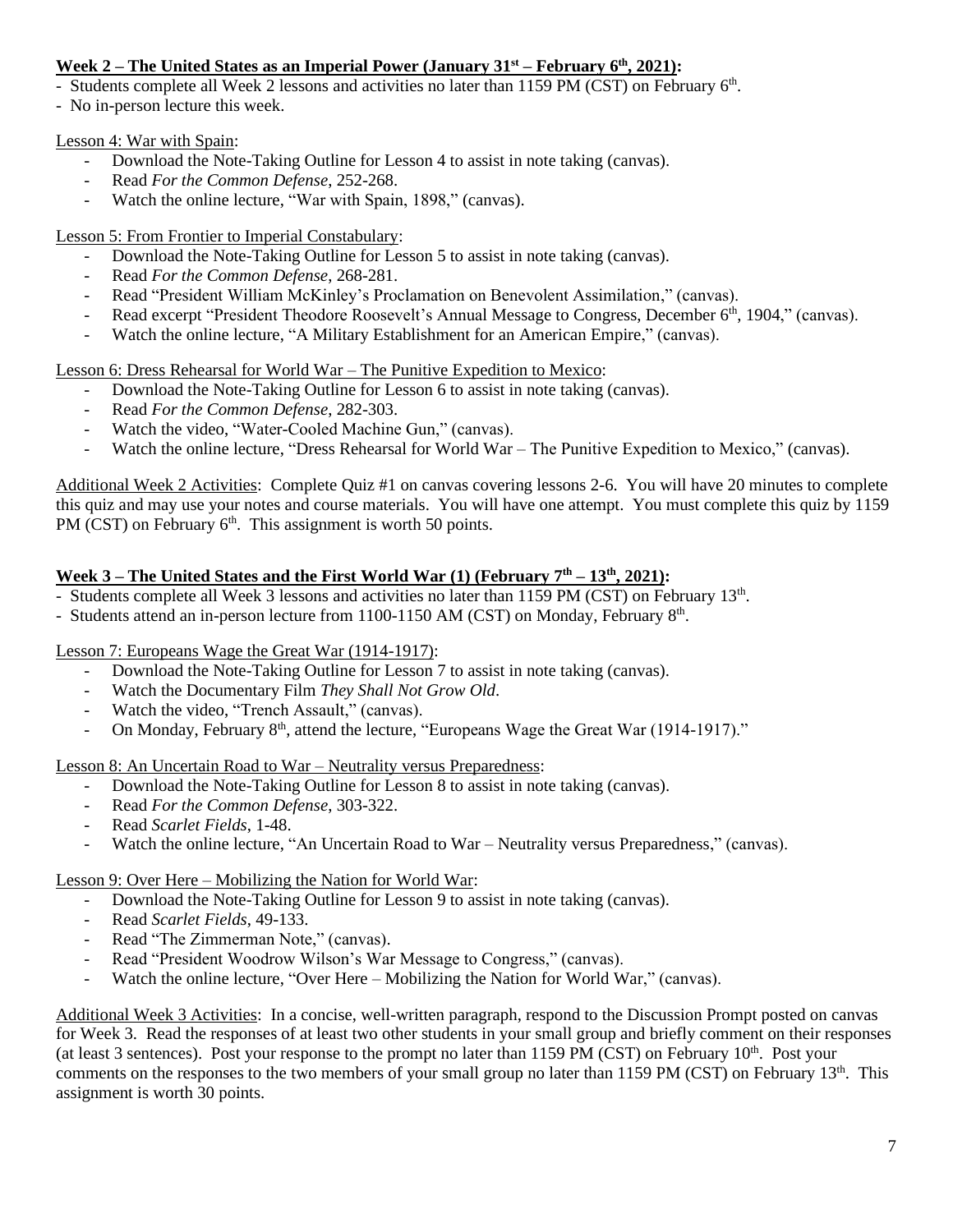## **Week 4 – The United States and the First World War (2) (February 14th – 20th, 2021):**

- Students complete all Week 4 lessons and activities no later than 1159 PM (CST) on February 20<sup>th</sup>.

- Students attend an in-person lecture from 1100-1150 AM (CST) on Monday, February 15<sup>th</sup>.

Lesson 10: Over There – The American Expeditionary Force (AEF) at War:

- Download the Note-Taking Outline for Lesson 10 to assist in note taking (canvas).
- Read *For the Common Defense*, 322-338.
- Read *Scarlet Fields*, 134-179.
- Examine the map, "Western Front  $(20 \text{ March} 12 \text{ June } 1918)$ ," (canvas).
- Examine the map, "Western Front Grand Allied Offensive (26 September 11 November 1918)," (canvas).
- Examine "1<sup>st</sup> BN 306<sup>th</sup> Infantry Pigeon Message," (canvas).
- On Monday, February 15<sup>th</sup>, attend the lecture, "Over There The AEF at War."

Lesson 11: Unmet Expectations – Veterans in Post-War America:

- Download the Note-Taking Outline for Lesson 11 to assist in note taking (canvas).
- Read *Scarlet Fields*, 180-252.
- Read "Woodrow Wilson's Fourteen Points," (canvas).
- Watch the online lecture, "Unmet Expectations Veterans in Post-War America," (canvas).

Lesson 12: Interwar – New Technologies, New Doctrines:

- Download the Note-Taking Outline for Lesson 12 to assist in note taking (canvas).
- Read *For the Common Defense*, 339-366.
- Watch the online lecture, "Interwar New Technologies, New Doctrines," (canvas).

Additional Week 4 Activities: Complete Quiz #2 on canvas covering lessons 7-12. You will have 20 minutes to complete this quiz and may use your notes and course materials. You will have one attempt. You must complete this quiz by 1159 PM (CST) on February  $20<sup>th</sup>$ . This assignment is worth 50 points.

### **Week 5 – The United States and the Second World War (1) (February 21st – 27th, 2021):**

- Students complete all Week 5 lessons and activities no later than 1159 PM (CST) on February 27<sup>th</sup>.
- Students attend an in-person lecture from 1100-1150 AM (CST) on Monday, February 22<sup>nd</sup>.

Lesson 13: Maintaining Neutrality in a Dangerous World:

- Download the Note-Taking Outline for Lesson 13 to assist in note taking (canvas).
- Read *For the Common Defense,* 339-366.
- Listen to the audio clip, "President Franklin D. Roosevelt On the European War," (canvas).
- Listen to the audio clip, "President Franklin D. Roosevelt On National Defense," (canvas).
- On Monday, February 22<sup>nd</sup>, attend the lecture, "Maintaining Neutrality in a Dangerous World."

Lesson 14: Forging and Arsenal of Democracy:

- Download the Note-Taking Outline for Lesson 14 to assist in note taking (canvas).
- Read *For the Common Defense*, 367-403.
- Listen to the audio clip, "President Franklin D. Roosevelt Arsenal of Democracy," (canvas).
- Watch the online lecture, "Forging an Arsenal of Democracy," (canvas).

Lesson 15: War with Japan – Opening Moves in the Pacific:

- Download the Note-Taking Outline for Lesson 15 to assist in note taking (canvas).
- Read *With the Old Breed*, 5-54.
- Watch the video, "President Franklin D. Roosevelt War Message to Congress," (canvas).
- Examine the map, "The Pacific Theater of Operations," (canvas).
- Watch the online lecture, "War with Japan Opening Moves in the Pacific," (canvas).

Additional Week 5 Activities: In a concise, well-written paragraph, respond to the Discussion Prompt posted on canvas for Week 5. Read the responses of at least two other students in your small group and briefly comment on their responses (at least 3 sentences). Post your response to the prompt no later than 1159 PM (CST) on February 24<sup>th</sup>. Post your comments on the responses to the two members of your small group no later than 1159 PM (CST) on February  $27<sup>th</sup>$ . This assignment is worth 30 points.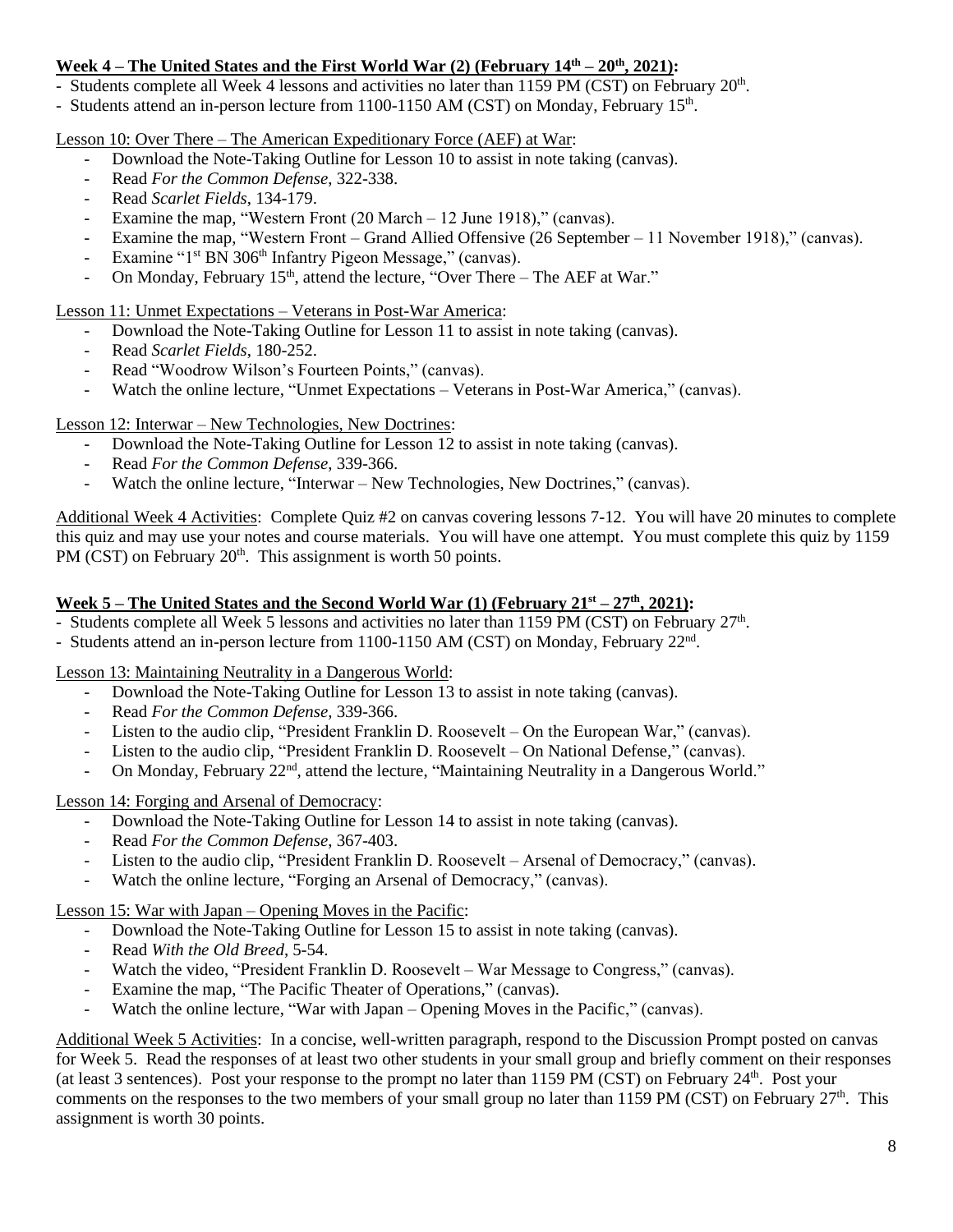### **Week 6 – The United States and the Second World War (2) (February 28th – March 6th, 2021):**

- Students complete all Week 6 lessons and activities no later than 1159 PM (CST) on March 6<sup>th</sup>.

- Students attend an in-person lecture from 1100-1150 AM (CST) on Monday, March 1st.

Lesson 16: War as a Catalyst for Social Change – The American Home Front:

- Download the Note-Taking Outline for Lesson 16 to assist in note taking (canvas).
- Read *With the Old Breed*, 55-104.
- Examine select propaganda posters (canvas).
- Read "Executive Order 8802," (canvas).
- On Monday, March 1<sup>st</sup>, attend the lecture, "War as a Catalyst for Social Change The American Home Front."

Lesson 17: Waging Coalition War in the Mediterranean:

- Download the Note-Taking Outline for Lesson 17 to assist in note taking (canvas).
- Examine the map, "Southern Approaches to Europe," (canvas).
- Watch the online lecture, "Waging Coalition War in the Mediterranean."

Lesson 18: Breaking German Naval and Industrial Power:

- Download the Note-Taking Outline for Lesson 18 to assist in note taking (canvas).
- Read *For the Common Defense*, 404-420.
- Watch video clips from the movie *Greyhound*, (canvas).
- Watch the online lecture, "Winning the Battle of the Atlantic," (canvas).
- Watch the online lecture, "The Combined Bomber Offensive," (canvas).

Additional Week 6 Activities: In a concise, well-written paragraph, respond to the Discussion Prompt posted on canvas for Week 6. Read the responses of at least two other students in your small group and briefly comment on their responses (at least 3 sentences). Post your response to the prompt no later than 1159 PM (CST) on March 3<sup>rd</sup>. Post your comments on the responses to the two members of your small group no later than 1159 PM (CST) on March 6<sup>th</sup>. This assignment is worth 30 points.

## **Week 7 – The United States and the Second World War (3) (March 7th – 13th, 2021):**

- Students complete all Week 7 lessons and activities no later than 1159 PM (CST) on March 13<sup>th</sup>.
- Students attend an in-person lecture from 1100-1150 AM (CST) on Monday, March 8th.

Lesson 19: Assaulting the Atlantic Wall:

- Download the Note-Taking Outline for Lesson 19 to assist in note taking (canvas).
- Read *For the Common Defense*, 420-439.
- Read With the Old Breed, 105-158.
- Watch the video, "The Greatest Battle Implement," (canvas).
- Examine the map: "D Day (6 June 1944)," (canvas).
- On Monday, March 8<sup>th</sup>, attend the lecture, "Assaulting the Atlantic Wall."

#### Lesson 20: Advancing Across Europe:

- Download the Note-Taking Outline for Lesson 20 to assist in note taking (canvas).
- Read *With the Old Breed*, 161-203.
- Watch video clips from the movie *Fury*, (canvas).
- Examine the map, "Northern Europe," (canvas).
- Watch the online lecture, "Advancing Across Europe," (canvas).

#### Lesson 21: Twin Drives in the Pacific:

- Download the Note-Taking Outline for Lesson 21 to assist in note taking (canvas).
- Read *With the Old Breed*, 205-237.
- Watch the video, "With the Marines at Tarawa," (canvas).
- Watch the online lecture, "Twin Drives in the Pacific," (canvas).

Additional Week 7 Activities: Complete Quiz #3 on canvas covering lessons 13-21. You will have 20 minutes to complete this quiz and may use your notes and course materials. You will have one attempt. You must complete this quiz by 1159 PM (CST) on March  $13<sup>th</sup>$ . This assignment is worth 50 points.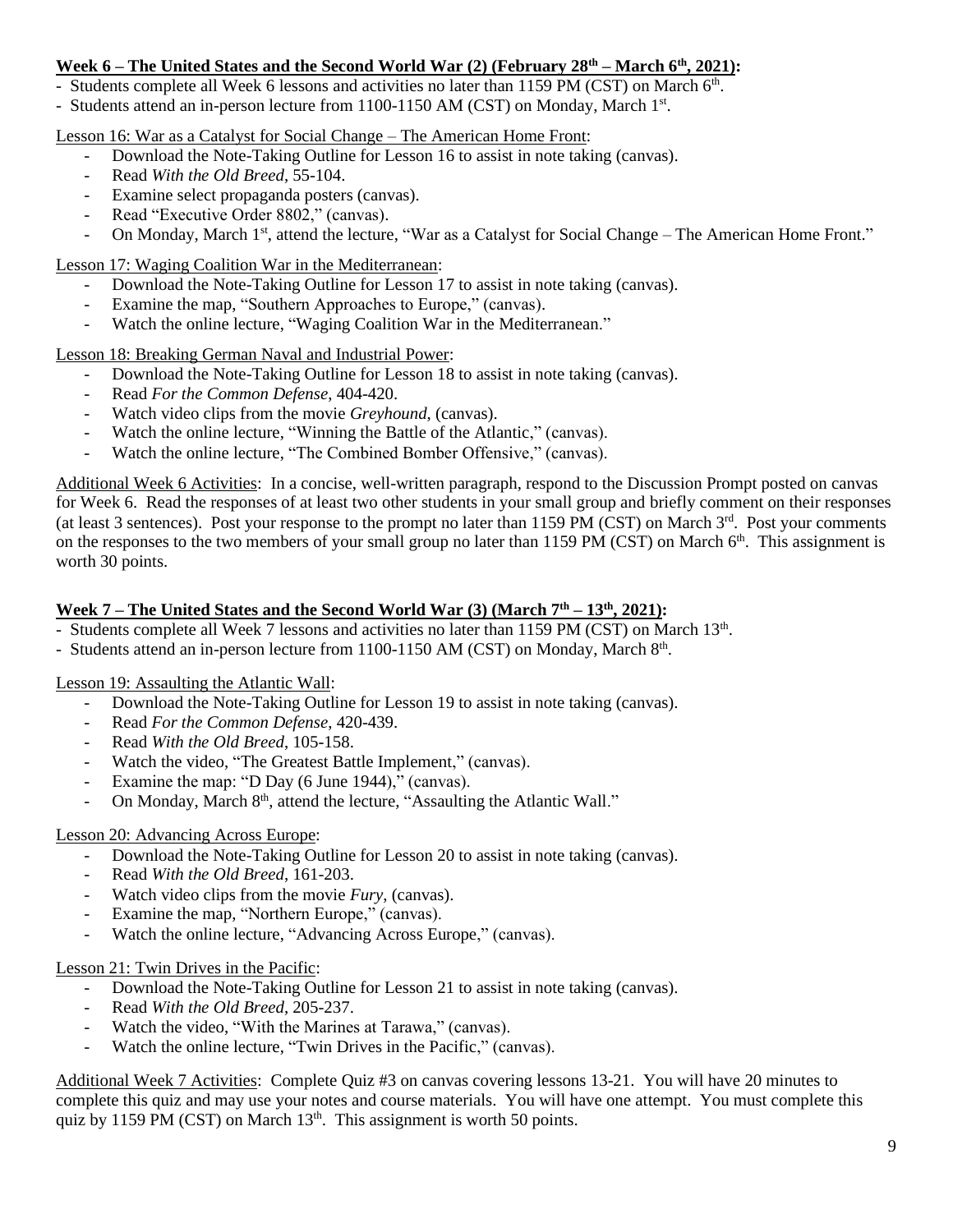## **Week 8 – The United States and the Second World War (4) (March 14th – 20th, 2021):**

- Students complete all Week 8 lessons and activities no later than 1159 PM (CST) on March 20<sup>th</sup>.

- Students attend an in-person lecture from 1100-1150 AM (CST) on Monday, March 15<sup>th</sup>.

#### Lesson 22: Defeating Nazi Germany:

- Download the Note-Taking Outline for Lesson 22 to assist in note taking (canvas).
- Read *With the Old Breed*, 239-280.
- On Monday, March 15<sup>th</sup>, attend the lecture, "Defeating Nazi Germany."

### Lesson 23: Defeating Imperial Japan:

- Download the Note-Taking Outline for Lesson 23 to assist in note taking (canvas).
- Read *With the Old Breed*, 281-315.
- Read "President Harry Truman Statement on the Use of the Atomic Bomb," (canvas).
- Watch the online lecture, "Defeating Imperial Japan," (canvas).

Lesson 24: A Double Victory – Desegregating the Armed Forces:

- Download the Note-Taking Outline for Lesson 24 to assist in note taking (canvas).
- Read "Report on the Negro Soldier," (canvas).
- Read "Opinions about Negro Infantry Platoons in White Companies in 7 Divisions," (canvas).
- Watch the online lecture, "A Double Victory Desegregating the Armed Forces," (canvas).

Additional Week 8 Activities: In a concise, well-written paragraph, respond to the Discussion Prompt posted on canvas for Week 8. Read the responses of at least two other students in your small group and briefly comment on their responses (at least 3 sentences). Post your response to the prompt no later than 1159 PM (CST) on March  $17<sup>th</sup>$ . Post your comments on the responses to the two members of your small group no later than 1159 PM (CST) on March  $20<sup>th</sup>$ . This assignment is worth 30 points.

### **Week 9 – The United States and the Cold War (1) (March 21st – 27 th, 2021):**

- Students complete all Week 9 lessons and activities no later than 1159 PM (CST) on March 20<sup>th</sup>.
- Students attend an in-person lecture from 1100-1150 AM (CST) on Monday, March 22<sup>nd</sup>.

Lesson 25: Learning Containment – The Truman Administration Wages the Cold War:

- Download the Note-Taking Outline for Lesson 25 to assist in note taking (canvas).
- Read *For the Common Defense*, 440-474.
- On Monday, March 21<sup>st</sup>, attend the lecture, "Learning Containment The Truman Administration Wages the Cold War."

Lesson 26: The Cold war Burns Hot – Korea, 1950-51:

- Download the Note-Taking Outline for Lesson 26 to assist in note taking (canvas).
- Examine the map, "The Korean Conflict (1950-1951)," (canvas).
- Watch the online lecture, "The Cold War Burns Hot Korea, 1950-51," (canvas).

Lesson 27: Limiting War in the Atomic Age – Korea, 1951-53:

- Download the Note-Taking Outline for Lesson 27 to assist in note taking (canvas).
- Read "President Harry Truman Explanation for the Relief of General Douglas MacArthur," (canvas).
- Examine the map, "The Stabilized Front (1952-1953)," (canvas).
- Watch the online lecture, "Limiting War in the Atomic Age Korea, 1951-53," (canvas).

Additional Week 9 Activities: No later than 1159 PM (CST) on 27 March, complete the course writing requirement and submit it as a PDF file to the portal on canvas.

#### **SPRING BREAK: March 28th – April 3rd**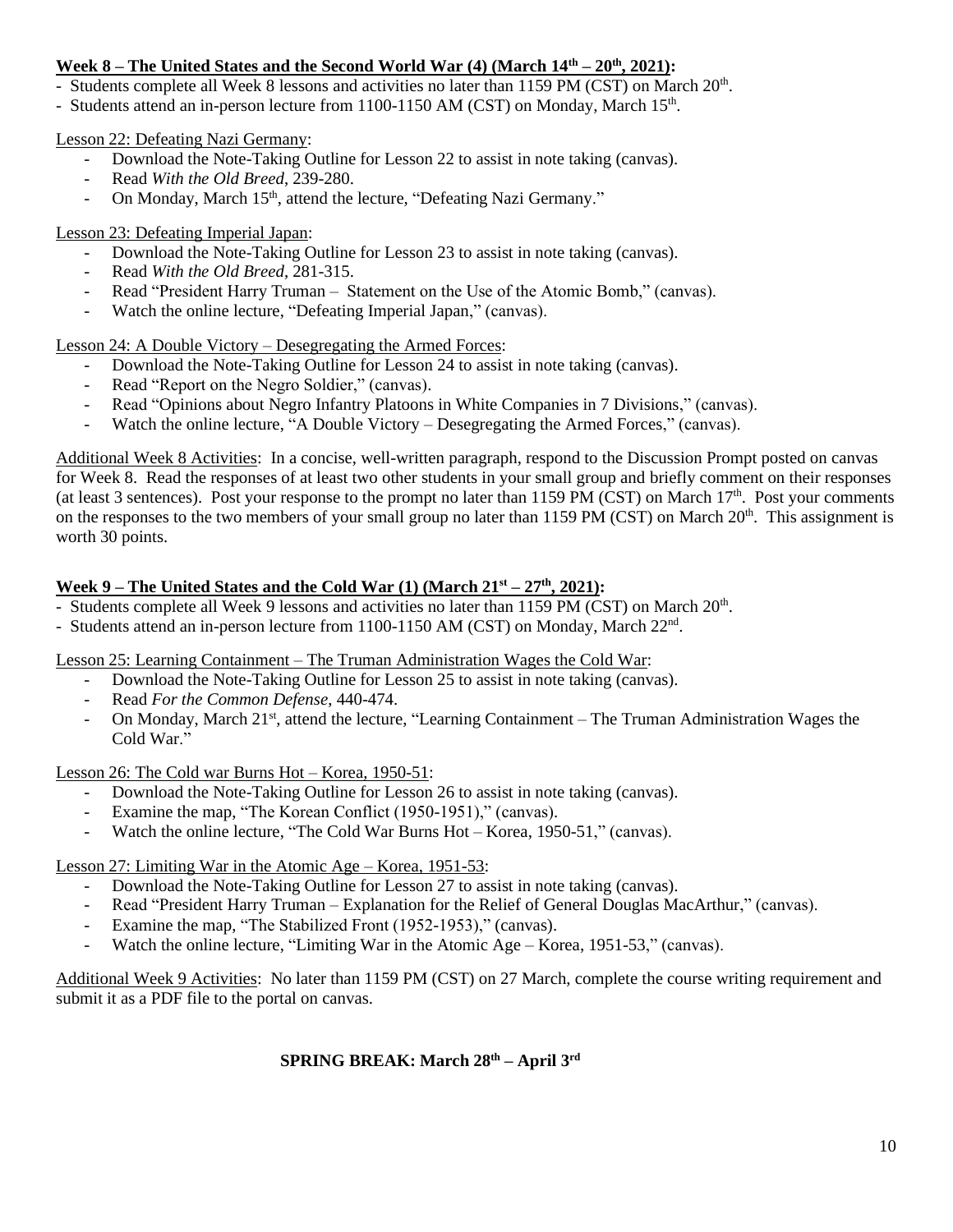## **Week 10 – The United States and the Cold War (2) (April**  $4^{\text{th}} - 10^{\text{th}}$ **, 2021):**

- Students complete all Week 10 lessons and activities no later than 1159 PM (CST) on April 10<sup>th</sup>.
- No in-person lecture this week.

Lesson 28: From the "New Look" to "Flexible Response":

- Download the Note-Taking Outline for Lesson 28 to assist in note taking (canvas).
- Read *For the Common Defense*, 475-506.
- Watch the video, "President John F, Kennedy Address on the Cuban Missile Crisis," (canvas).
- Watch the online lecture, "From the 'New Look' to 'Flexible Response," (canvas).

Lesson 29: Reconstruction Redux – The United States Military and the Civil Rights Movement:

- Download the Note-Taking Outline for Lesson 29 to assist in note taking (canvas).
- Watch the video, "President Dwight D. Eisenhower on Little Rock School Integration," (canvas).
- Watch the video, "Colonel Heath Twichell on securing Little Rock High School, (canvas).
- Watch the online lecture, "Reconstruction Redux The U.S. Military and the Civil Rights Movement," (canvas).
- Read *Platoon Leader*, 1-60.

## Lesson 30: Vietnam – From American Intervention to War of Attrition:

- Download the Note-Taking Outline for Lesson 30 to assist in note taking (canvas).
- Read *For the Common Defense*, 507-536.
- Read *Platoon Leader*, 61-89.
- Listen to the audio clip, "General William Westmoreland Address to Congress (April 28<sup>th</sup>, 1967)," (canvas).
- Examine the map, "Indochina (1961)," (canvas).
- Watch the online lecture, "Vietnam From American Intervention to War of Attrition," (canvas).

Additional Week 10 Activities: Complete Quiz #4 on canvas covering lessons 28-30. You will have 20 minutes to complete this quiz and may use your notes and course materials. You will have one attempt. You must complete this quiz by 1159 PM (CST) on April  $10<sup>th</sup>$ . This assignment is worth 50 points.

### **Week 11 – The United States and the Cold War (3) (April 11th – 17th, 2021):**

- Students complete all Week 11 lessons and activities no later than 1159 PM (CST) on April 17<sup>th</sup>.
- Students attend an in-person lecture from 1100-1150 AM (CST) on Monday, April 12<sup>th</sup>.

Lesson 31: 1968 – Tet and the Home Front:

- Download the Note-Taking Outline for Lesson 31 to assist in note taking (canvas).
- Read *For the Common Defense*, 537-543.
- Read *Platoon Leader*, 90-160.
- On Monday, April 12<sup>th</sup>, attend the lecture, "1968 Tet and the Home Front."

## Lesson 32: Toward a "Better War":

- Download the Note-Taking Outline for Lesson 32 to assist in note taking (canvas).
- Read *For the Common Defense*, 543-568.
- Read *Platoon Leader*, 161-193.
- Watch the online lecture, "Toward a 'Better War," (canvas).

Lesson 33: A Broken Army – A Demoralized Nation:

- Download the Note-Taking Outline for Lesson 33 to assist in note taking (canvas).
- Read For the Common Defense, 569-576.
- Watch the video, "President Jimmy Carter Statement on the Failed Iran Rescue Mission," (canvas).
- Watch the online lecture, "A Broken Army A Demoralized Nation," (canvas).
- Read *Platoon Leader*, 194-244.

Additional Week 11 Activities: In a concise, well-written paragraph, respond to the Discussion Prompt posted on canvas for Week 11. Read the responses of at least two other students in your small group and briefly comment on their responses (at least 3 sentences). Post your response to the prompt no later than 1159 PM (CST) on April 14<sup>th</sup>. Post your comments on the responses to the two members of your small group no later than 1159 PM (CST) on April 17<sup>th</sup>. This assignment is worth 30 points.